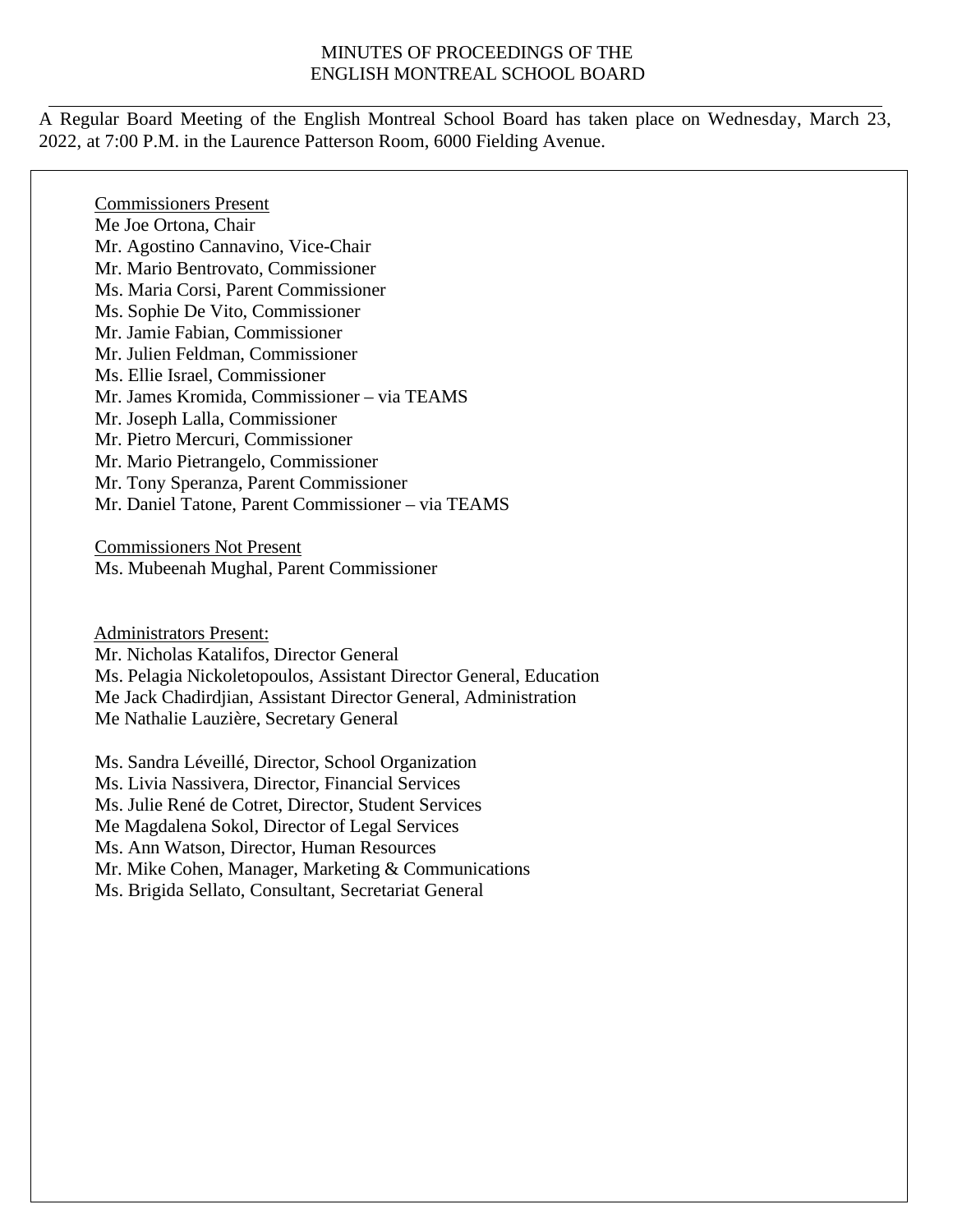| 1.  | Approval of Agenda                                                                                                                                                                                                                                                                                                                                                                                                                                                                                                                                                                                                                                                                      |
|-----|-----------------------------------------------------------------------------------------------------------------------------------------------------------------------------------------------------------------------------------------------------------------------------------------------------------------------------------------------------------------------------------------------------------------------------------------------------------------------------------------------------------------------------------------------------------------------------------------------------------------------------------------------------------------------------------------|
|     | IT WAS MOVED BY MS. MARIA CORSI AND UNANIMOUSLY RESOLVED THAT the agenda<br>be approved, with the modification that the Resolution to Recognize and Appreciate Service to<br>Humanity of former EMSB Commissioner Dr. Zevi Neuwirth be moved after item 4.                                                                                                                                                                                                                                                                                                                                                                                                                              |
|     | Vote: 14-0-0, Adopted<br>Resolution #22-03-23-1                                                                                                                                                                                                                                                                                                                                                                                                                                                                                                                                                                                                                                         |
| 2.  | Nomination of Melodie Dagostino as Student of the Month                                                                                                                                                                                                                                                                                                                                                                                                                                                                                                                                                                                                                                 |
|     | Melodie Dagostino, a Grade 6 student at Cedarcrest Elementary School in St. Laurent is the EMSB's<br>Student of the Month for March. After personally facing, and persevering through, her own mental health<br>struggles, Melodie since dedicated herself to helping other children win their mental health battles. With<br>the help of her family, her school and the community, she is raising money for the Montreal Children's<br>Health Foundation in lieu of birthday presents. To date, Melodie has raised nearly \$2,000; donations to<br>Melodie's campaign will allow the Montreal Children's Hospital to expand their mental health services to<br>other children in need. |
|     | donate, pleases follow this link: https://fondationduchildren.com/en/fundraising/melodie-s-<br>To<br>quinquennial?fbclid=IwAR0KLK8xcKTqca_uH527qTQkHYLNRRmNXR7Lt5NtHT4iAZJ7c2-<br>20D0KA0M.                                                                                                                                                                                                                                                                                                                                                                                                                                                                                             |
| 3.  | In Camera                                                                                                                                                                                                                                                                                                                                                                                                                                                                                                                                                                                                                                                                               |
|     | 3.1 Motion to Move In Camera<br>There was no In Camera session.                                                                                                                                                                                                                                                                                                                                                                                                                                                                                                                                                                                                                         |
| 3.2 | <b>Energy Management and Energy Efficiency Contract</b>                                                                                                                                                                                                                                                                                                                                                                                                                                                                                                                                                                                                                                 |
|     | <b>WHEREAS</b> on March 26, 2014, the EMSB awarded a contract to Energère Inc., the whole in accordance<br>with resolution $14-03-26-3$ ;                                                                                                                                                                                                                                                                                                                                                                                                                                                                                                                                               |
|     | <b>WHEREAS</b> on September 23, 2014, having received the detailed feasibility study from Energère Inc., the<br>EMSB contractually committed to pay to Énergère Inc. the amount of \$24 635 608 (plus taxes), the whole<br>in accordance with resolution 14-12-17-18;                                                                                                                                                                                                                                                                                                                                                                                                                   |
|     | <b>WHEREAS</b> on December 17, 2014, the obligations of the Parties to the contract were modified, the<br>whole in accordance with resolution 14-12-17-18;                                                                                                                                                                                                                                                                                                                                                                                                                                                                                                                              |
|     | <b>WHEREAS</b> considering the above, a contract was entered into and signed by the Parties respectively on<br>December 8, 2014 by Énergère Inc. and on January 15, 2015 by the EMSB (hereinafter the "Contract");                                                                                                                                                                                                                                                                                                                                                                                                                                                                      |
|     | <b>WHEREAS</b> following the Contract entered into, the Parties respectively presented claims and alleged that<br>amounts were due to each party and that obligations were to be rendered by the Parties (hereinafter the<br>"Dispute");                                                                                                                                                                                                                                                                                                                                                                                                                                                |
|     | <b>WHEREAS</b> the prescription period for the respective rights of the Parties would have expired during the<br>summer of 2021;                                                                                                                                                                                                                                                                                                                                                                                                                                                                                                                                                        |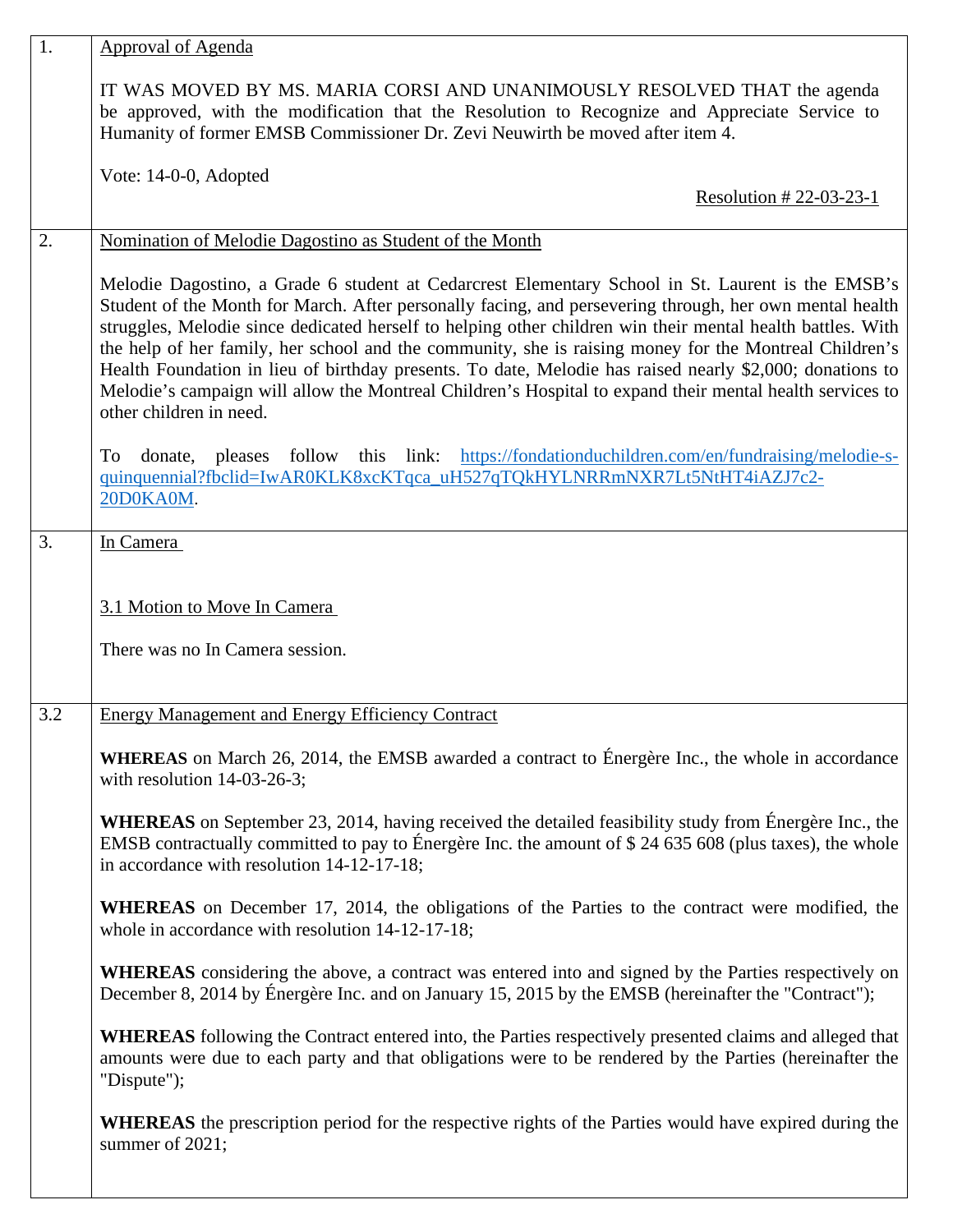|     | WHEREAS on June 16, 2021, the EMSB authorized to interrupt the prescription period until October 29,<br>2021 in order to allow the Parties to undertake discussions in good faith in order to try to settle the<br>Dispute, the whole in accordance with resolution $#21-06-16-3.2;$                           |
|-----|----------------------------------------------------------------------------------------------------------------------------------------------------------------------------------------------------------------------------------------------------------------------------------------------------------------|
|     | <b>WHEREAS</b> on October 6, 2021, the EMSB authorized to extend the interruption of the prescription<br>period until December 15, 2021 in order to allow the Parties to continue discussions in good faith in order<br>to try to settle the Dispute, the whole in accordance with resolution $#21-10-06-5.2;$ |
|     | <b>WHEREAS</b> on or about December 10, 2021, the EMSB referred the contractual dispute to arbitration in<br>order to namely safeguard the EMSB's rights and recourses;                                                                                                                                        |
|     | <b>WHEREAS</b> the Parties continued their discussions in good faith and have reached a settlement without<br>admission whatsoever and for the sole purpose of resolving the matter amicably;                                                                                                                  |
|     | <b>WHEREAS</b> discussions were held In Camera with respect to the above-mentioned settlement;                                                                                                                                                                                                                 |
|     | IT WAS MOVED BY MR. JOSEPH LALLA AND UNANIMOUSLY RESOLVED THAT the Council<br>of Commissioners authorizes the settlement reached between the EMSB and Énergère Inc., the whole<br>within the scope of the terms and conditions discussed in camera with the Council of Commissioners;                          |
|     | IT WAS FURTHER RESOLVED THAT the Director General be authorized to sign the Transaction and<br>all documents that may be required to give full effect to the settlement reached between the EMSB and<br>Énergère Inc.                                                                                          |
|     | Vote: 14-0-0, Adopted<br>Resolution #22-03-23-3.2                                                                                                                                                                                                                                                              |
|     |                                                                                                                                                                                                                                                                                                                |
| 3.3 | Resolution to Recognize and Appreciate Service to Humanity of former EMSB Commissioner Dr. Zevi<br><b>Neuwirth</b>                                                                                                                                                                                             |
|     | WHEREAS Dr. Zevi Neuwirth was an elected English Montreal School Board (EMSB) Commissioner<br>from 2003 - 2007 and served with high distinction;                                                                                                                                                               |
|     | <b>WHEREAS</b> Anderson Cooper on Friday night interviewed Dr. Zevi Neuwirth on CNN and other<br>networks carried clips of it on their news;                                                                                                                                                                   |
|     | <b>WHEREAS</b> the <i>Miami Herald</i> and the <i>Florida Sun-Sentinel</i> wrote articles with a photo of him;                                                                                                                                                                                                 |
|     | <b>WHEREAS</b> the EMSB attracts Commissioners of value;                                                                                                                                                                                                                                                       |
|     | WHEREAS Dr. Neuwirth's sense of humor, kindness, energy and graciousness has enriched the Council<br>of Commissioners of the English Montreal School Board (EMSB);                                                                                                                                             |
|     | WHEREAS he was a businessman who worked tirelessly to serve the community;                                                                                                                                                                                                                                     |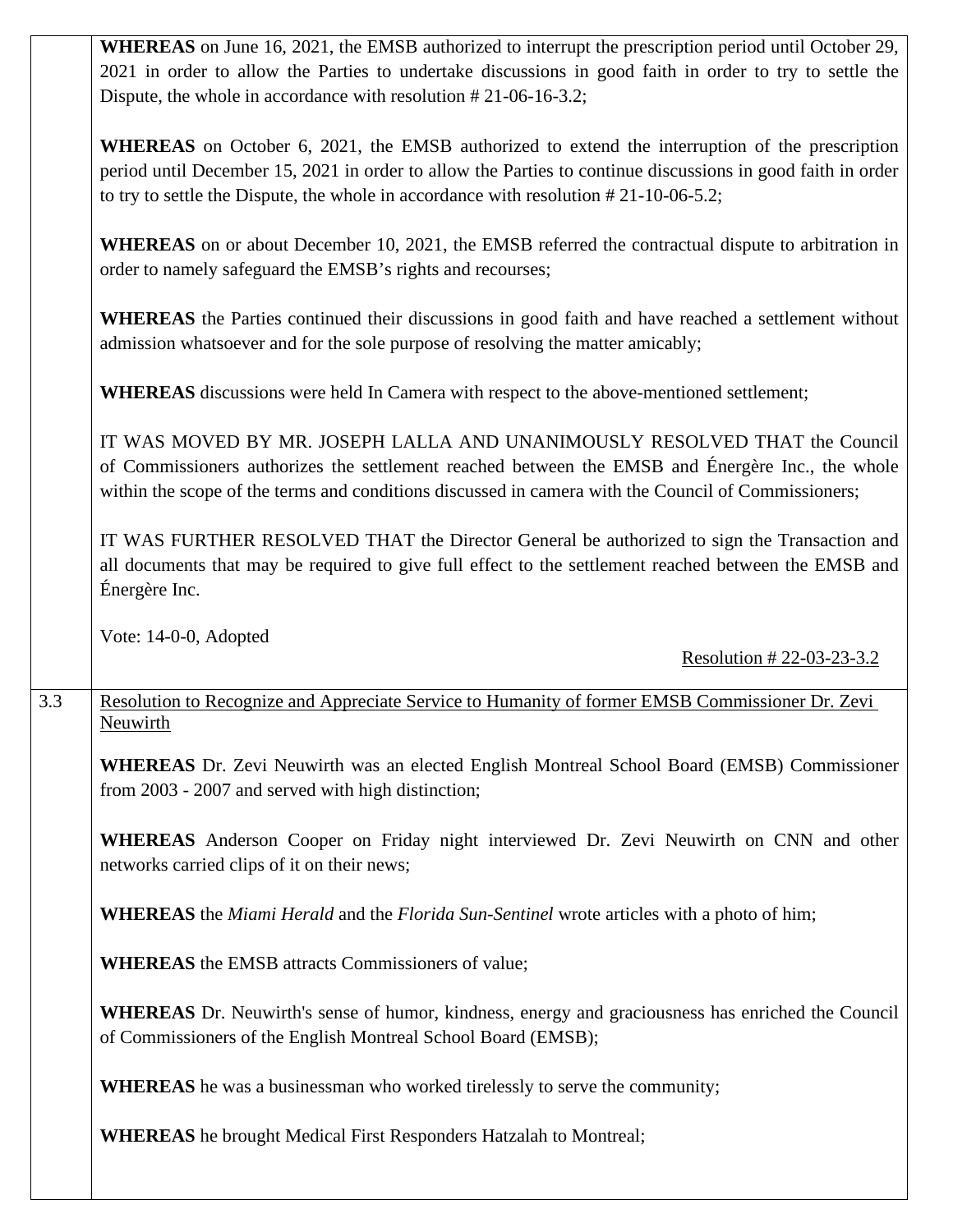|                  | WHEREAS Dr. Neuwirth always felt his calling was to be a doctor and at 40, a widower with four<br>children whose wife died of brain cancer, he applied and was accepted to medical school;                                                                                                                                                                                                                                                                                                                                                  |
|------------------|---------------------------------------------------------------------------------------------------------------------------------------------------------------------------------------------------------------------------------------------------------------------------------------------------------------------------------------------------------------------------------------------------------------------------------------------------------------------------------------------------------------------------------------------|
|                  | <b>WHEREAS</b> he practices in North Miami Beach and still keeps his ties to Montreal;                                                                                                                                                                                                                                                                                                                                                                                                                                                      |
|                  | <b>WHEREAS</b> when Russia invaded Ukraine on Thursday, February 24 <sup>th</sup> , without question Dr. Neuwirth<br>knew he had to help refugees escaping from Ukraine and within one week he took two of his sons with<br>medical experience and quietly and without fanfare and publicity he was on the border of Ukraine and<br>Moldova giving of himself to others in a life-threatening situation. He evacuated an old age home, an<br>orphanage and is still tirelessly there evacuating and medically treating refugees under fire; |
|                  | <b>WHEREAS</b> he was recognized by President Biden as the first doctor immediately rescuing and medically<br>treating people on site of the condo building that recently collapsed in Surfside, Florida;                                                                                                                                                                                                                                                                                                                                   |
|                  | IT WAS MOVED BY MS. ELLIE ISRAEL AND UNANIMOUSLY RESOLVED THAT the English<br>Montreal School Board (EMSB) Council of Commissioners recognize Dr. Zevi Neuwirth and express<br>gratitude and appreciation for his contributions to EMSB and humanity and wish him continued success.                                                                                                                                                                                                                                                        |
|                  | Vote: 14-0-0, Adopted<br>Resolution #22-03-23-19                                                                                                                                                                                                                                                                                                                                                                                                                                                                                            |
| $\overline{5}$ . | <b>Question Period</b>                                                                                                                                                                                                                                                                                                                                                                                                                                                                                                                      |
|                  | Questions from Mr. Chris Eustace were addressed by the Chair, Mr. Joe Ortona:                                                                                                                                                                                                                                                                                                                                                                                                                                                               |
|                  | 1. Has the salary problem between the English School Boards and French Service Centres members of<br>the CGTSIM (Comité de gestion de la taxe scolaire de l'île de Montréal) been solved ?                                                                                                                                                                                                                                                                                                                                                  |
|                  | 2. Has the Quebec English School Boards Association (QESBA) raised its membership fees? Are they<br>planning to do so in anticipation of any Bill 40 ruling?                                                                                                                                                                                                                                                                                                                                                                                |
|                  | Are there any EMSB Ethics cases pending?<br>3.                                                                                                                                                                                                                                                                                                                                                                                                                                                                                              |
|                  | Would the Board consider adding a Question Period near the end of a meeting? This would give the<br>4.<br>public an opportunity to ask questions on what was said and decided at the meeting.                                                                                                                                                                                                                                                                                                                                               |
| 6.               | <b>Adoption of Minutes</b>                                                                                                                                                                                                                                                                                                                                                                                                                                                                                                                  |
|                  | 6.1 Adoption of the Minutes of the Regular Board Meeting held on February 23, 2022                                                                                                                                                                                                                                                                                                                                                                                                                                                          |
|                  | IT WAS MOVED BY MR. JAMIE FABIAN AND UNANIMOUSLY RESOLVED THAT the Minutes of<br>the Regular Board Meeting held on February 23, 2022, be approved as presented.                                                                                                                                                                                                                                                                                                                                                                             |
|                  | Vote: 14-0-0, Adopted<br>Resolution #22-03-23-6.1                                                                                                                                                                                                                                                                                                                                                                                                                                                                                           |
| 7.               | <b>Business Arising Out of Minutes</b>                                                                                                                                                                                                                                                                                                                                                                                                                                                                                                      |
|                  | None.                                                                                                                                                                                                                                                                                                                                                                                                                                                                                                                                       |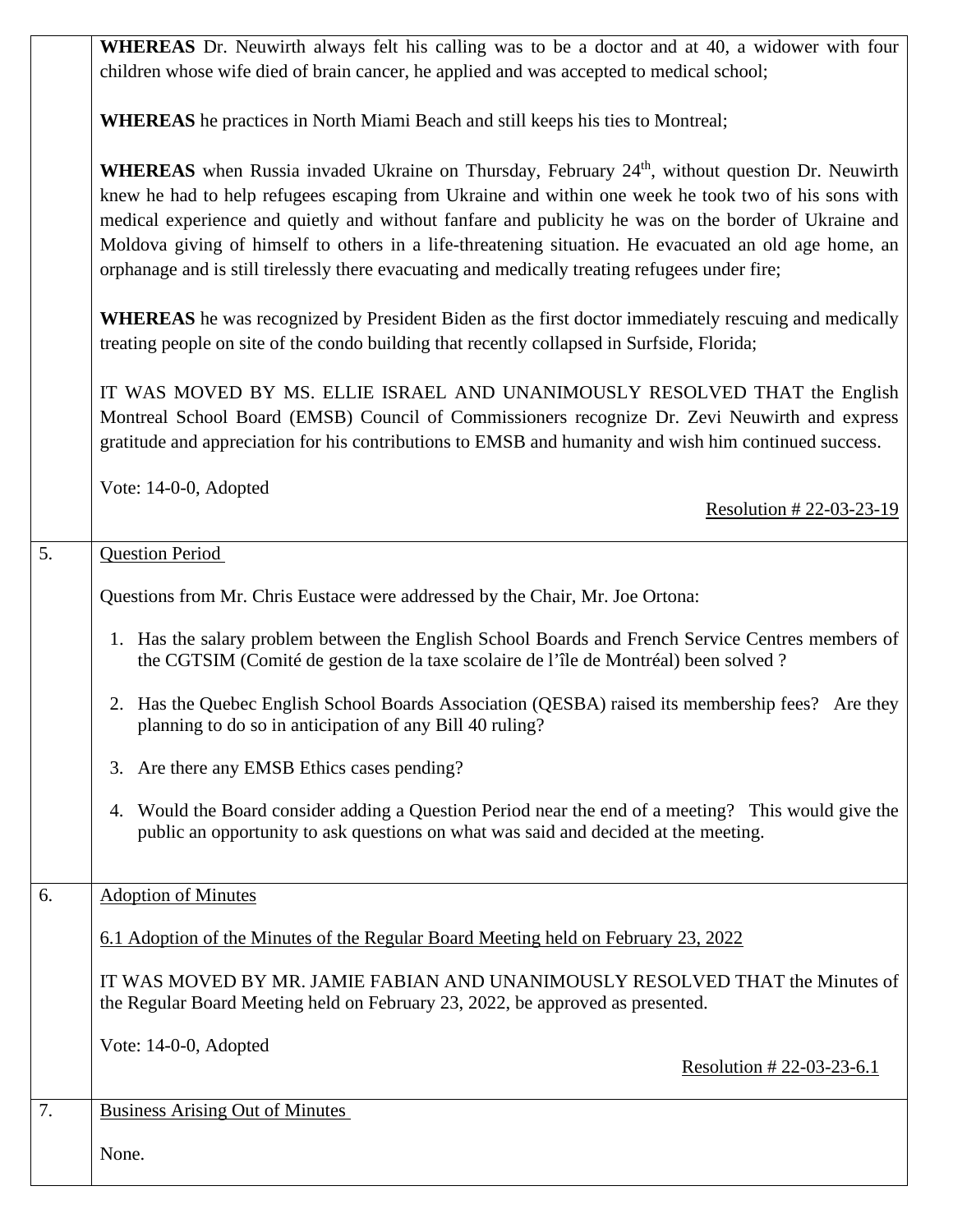| Chair's Report                                                                                                                                                                                                                                                                                                                                                                                                                                                                                                                                                                                                                                                                                                                                                                                                                                                                                                                                                                                                                                                                                                                                                                                                                                                                                                                                                                                                                                                                                                                                                                                                                                                                                                                                                                                                                                                 |
|----------------------------------------------------------------------------------------------------------------------------------------------------------------------------------------------------------------------------------------------------------------------------------------------------------------------------------------------------------------------------------------------------------------------------------------------------------------------------------------------------------------------------------------------------------------------------------------------------------------------------------------------------------------------------------------------------------------------------------------------------------------------------------------------------------------------------------------------------------------------------------------------------------------------------------------------------------------------------------------------------------------------------------------------------------------------------------------------------------------------------------------------------------------------------------------------------------------------------------------------------------------------------------------------------------------------------------------------------------------------------------------------------------------------------------------------------------------------------------------------------------------------------------------------------------------------------------------------------------------------------------------------------------------------------------------------------------------------------------------------------------------------------------------------------------------------------------------------------------------|
| Presented by the Chair, Mr. Joe Ortona:                                                                                                                                                                                                                                                                                                                                                                                                                                                                                                                                                                                                                                                                                                                                                                                                                                                                                                                                                                                                                                                                                                                                                                                                                                                                                                                                                                                                                                                                                                                                                                                                                                                                                                                                                                                                                        |
| The EMSB proudly stands with the Ukrainian community both in Montreal and Ukraine during<br>$\bullet$<br>this incredibly difficult time. To highlight a few things that have been seen on social media;<br>At Leonardo da Vinci Academy, where they answered calls for donations to support<br>Ukrainian refugees in Montreal. Every student is preparing a letter and a drawing for<br>children who arrive in Cananda;<br>Student from Nesbitt Elementary School, under the supervision of Spiritual and<br>Community animator, Vince Lacroce, visited the Ukrainian Orthodox Cathedral of<br>Saint-Sophie to deliver much needed support for the Ukrainian refugees entering                                                                                                                                                                                                                                                                                                                                                                                                                                                                                                                                                                                                                                                                                                                                                                                                                                                                                                                                                                                                                                                                                                                                                                                 |
| Canada;<br>The school community collected baby supplies, children's supplies, personal hygiene                                                                                                                                                                                                                                                                                                                                                                                                                                                                                                                                                                                                                                                                                                                                                                                                                                                                                                                                                                                                                                                                                                                                                                                                                                                                                                                                                                                                                                                                                                                                                                                                                                                                                                                                                                 |
| products and non-perishable food items.<br>The EMSB is also very excited to announce recently, a new joint project between our Marketing<br>$\bullet$<br>and Communications and Educational Services Departments, a French podcast that is hosted by<br>educational consultants, Nicolas Doyon and Marlene Boudreault. March 8 <sup>th</sup> was the very first<br>episode where some of the winners of the Robert A. Peck Prize were invited to join;<br>Westmount High School hosted a traveling Holocaust exhibition. This exhibit which focuses on<br>$\bullet$<br>Holocaust survivors and their stories has been and will be at the school until the end of March.<br>Over the next two weeks all student and staff will have the opportunity to visit the exhibit at<br>their leisure. For students the exhibit builds upon prior lessons on the Holocaust as Holocaust<br>Education is a mandatory component of the EMSB curriculum. Spiritual and Community<br>animators provide age appropriate Holocaust Education throughout the year, which includes in<br>person or virtual visits from Holocaust Survivors, they attend field trips to the Montreal<br>Holocaust Museum, as well as various other lessons, books, movies and digital platforms;<br>Finally, the Chair took a moment to recognize a student from Royal Vale School, Devon Packer,<br>$\bullet$<br>who won the grand prize of this years Commonwealth International Composition Award<br>(CICA). He was chosen by The Commonwealth Resounds organization, which has as its<br>mission to connect musical cultures and to promote initiatives and partnerships in<br>commonwealth countries. Devon began studying piano at the McGill Conservatory of Music at<br>the age of 5. He has appeared at multiple venues in Canada, Europe and the USA.<br>Congratulations go out to him! |
| Director General's Report                                                                                                                                                                                                                                                                                                                                                                                                                                                                                                                                                                                                                                                                                                                                                                                                                                                                                                                                                                                                                                                                                                                                                                                                                                                                                                                                                                                                                                                                                                                                                                                                                                                                                                                                                                                                                                      |
| Presented by the Director General, Mr. Nicholas Katalifos:                                                                                                                                                                                                                                                                                                                                                                                                                                                                                                                                                                                                                                                                                                                                                                                                                                                                                                                                                                                                                                                                                                                                                                                                                                                                                                                                                                                                                                                                                                                                                                                                                                                                                                                                                                                                     |
| Academics have taken center stage at Lester B. Pearson High School as 513 students, more than<br>$\bullet$<br>half of the student population qualified for the Honor Roll this term. In order to make the Honor<br>Roll, students must have an average of 80% or higher. The LBPHS also maintains a diligence<br>list, which recognizes students nominated by their teachers for their excellence in academics or<br>student life. Last term 44 students earned this award. The Director General asked for the Council<br>of Commissioners to join him to congratulate the LBPHS community for these excellent results;<br>The Spring edition of the EMSB Express Newspaper has also been published, it includes a<br>$\bullet$<br>special section on the EMSB Diversity and Inclusivity Campaign. A preview of our Virtual<br>Volunteer Appreciation evening, the accolade section and the AEVS report. Everyone can read<br>the online version on our website and printed copies will be delivered to our schools and centres<br>this week;<br>The Director General would like to acknowledge the schools and centres in our Board, that are<br>$\bullet$<br>doing what they can to show their support for the citizens of Ukraine. Our team of Spiritual and<br>Community animators are also thinking of a long term engagement as Ukrainian refugees are<br>welcomed to our city;                                                                                                                                                                                                                                                                                                                                                                                                                                                                          |
|                                                                                                                                                                                                                                                                                                                                                                                                                                                                                                                                                                                                                                                                                                                                                                                                                                                                                                                                                                                                                                                                                                                                                                                                                                                                                                                                                                                                                                                                                                                                                                                                                                                                                                                                                                                                                                                                |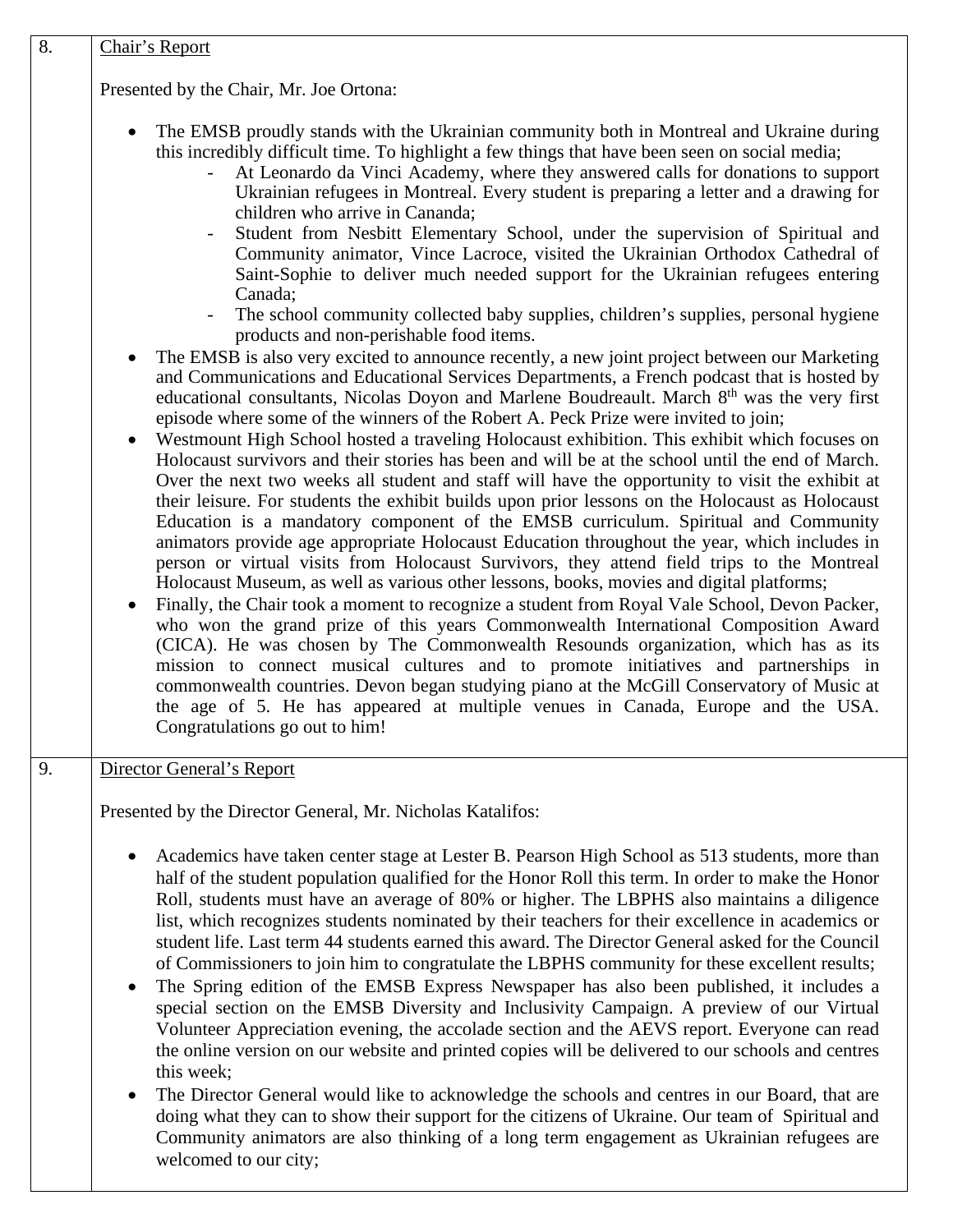|     | On the topic of Holocaust Education, the EMSB has begun a collaboration with the Azrieli<br>Foundation which will make a plethora of resources regarding Holocaust Education available to<br>all our schools. The EMSB is very fortunate that the foundation will be supporting our School<br>Board in this endeavor. Each and everyone of our schools will be receiving resources as well as<br>an offer for professional development and lectures for our students at every single level;<br>The Director General took a moment to remember a former EMSB employee, Iwan Edwards,<br>$\bullet$<br>who passed away on March 4 <sup>th</sup> . The Canadien Choral Community lost one of its most influential<br>conductors. He brought the love of singing and choral music to countless students and choristers<br>and was a mentor to many young conductors across Canada. He was a key player when FACE<br>School was established where he founded and celebrated FACE Treble Choir. He was also the<br>first conductor from 1980-1984 of the PSBGM Children's Chorale. Our sympathies go out to<br>his family and friends;<br>On a very inspiring note, for the 8 <sup>th</sup> year in a row, award winning Steven Atme and Spiritual and<br>Community animator, Rocco Speranza, have teamed up for a series of presentations entitled<br>"Special People have Dreams". During visits to Edward Murphy School, East Hill School and<br>John F. Kennedy High School, the power of one mystery machine tour aimed to inspire students<br>and youth on how their own power of one can change their life and that of those around them<br>while also promoting kindness and wellbeing to others;<br>Finally, the 50 <sup>th</sup> Anniversary Gala of the Quebec Board of Black Educators will take place on<br>Saturday, April 9, between 6:30p.m. and 11:30 p.m. at the Intercontinental Hotel. The QBBE is<br>a non-profit education and research institution dedicated to addressing educational disparity and<br>providing academic support and opportunities to communities of color. The EMSB will proudly<br>be collaborating with the QBBE and at the next Council meeting we hope to provide everyone<br>with more information about a potential partnership with this organization. |
|-----|--------------------------------------------------------------------------------------------------------------------------------------------------------------------------------------------------------------------------------------------------------------------------------------------------------------------------------------------------------------------------------------------------------------------------------------------------------------------------------------------------------------------------------------------------------------------------------------------------------------------------------------------------------------------------------------------------------------------------------------------------------------------------------------------------------------------------------------------------------------------------------------------------------------------------------------------------------------------------------------------------------------------------------------------------------------------------------------------------------------------------------------------------------------------------------------------------------------------------------------------------------------------------------------------------------------------------------------------------------------------------------------------------------------------------------------------------------------------------------------------------------------------------------------------------------------------------------------------------------------------------------------------------------------------------------------------------------------------------------------------------------------------------------------------------------------------------------------------------------------------------------------------------------------------------------------------------------------------------------------------------------------------------------------------------------------------------------------------------------------------------------------------------------------------------------------------------------------------------------------------------------------------------------------------------|
| 10. | <b>Committee Reports</b>                                                                                                                                                                                                                                                                                                                                                                                                                                                                                                                                                                                                                                                                                                                                                                                                                                                                                                                                                                                                                                                                                                                                                                                                                                                                                                                                                                                                                                                                                                                                                                                                                                                                                                                                                                                                                                                                                                                                                                                                                                                                                                                                                                                                                                                                         |
|     | 10.1 ACSES (Advisory Committee on Special Education Services)                                                                                                                                                                                                                                                                                                                                                                                                                                                                                                                                                                                                                                                                                                                                                                                                                                                                                                                                                                                                                                                                                                                                                                                                                                                                                                                                                                                                                                                                                                                                                                                                                                                                                                                                                                                                                                                                                                                                                                                                                                                                                                                                                                                                                                    |
|     | There was no report.                                                                                                                                                                                                                                                                                                                                                                                                                                                                                                                                                                                                                                                                                                                                                                                                                                                                                                                                                                                                                                                                                                                                                                                                                                                                                                                                                                                                                                                                                                                                                                                                                                                                                                                                                                                                                                                                                                                                                                                                                                                                                                                                                                                                                                                                             |
|     | 10.2 Transportation and Safety Advisory Committee                                                                                                                                                                                                                                                                                                                                                                                                                                                                                                                                                                                                                                                                                                                                                                                                                                                                                                                                                                                                                                                                                                                                                                                                                                                                                                                                                                                                                                                                                                                                                                                                                                                                                                                                                                                                                                                                                                                                                                                                                                                                                                                                                                                                                                                |
|     | Item presented by the Chair of the Committee, Mr. Pietro Mercuri:                                                                                                                                                                                                                                                                                                                                                                                                                                                                                                                                                                                                                                                                                                                                                                                                                                                                                                                                                                                                                                                                                                                                                                                                                                                                                                                                                                                                                                                                                                                                                                                                                                                                                                                                                                                                                                                                                                                                                                                                                                                                                                                                                                                                                                |
|     | There has been no meeting since the last report. The next meeting is scheduled for April 20,<br>$\bullet$<br>2022.                                                                                                                                                                                                                                                                                                                                                                                                                                                                                                                                                                                                                                                                                                                                                                                                                                                                                                                                                                                                                                                                                                                                                                                                                                                                                                                                                                                                                                                                                                                                                                                                                                                                                                                                                                                                                                                                                                                                                                                                                                                                                                                                                                               |
|     | 10.3 EMSBPC (English Montreal School Board Parents' Committee)                                                                                                                                                                                                                                                                                                                                                                                                                                                                                                                                                                                                                                                                                                                                                                                                                                                                                                                                                                                                                                                                                                                                                                                                                                                                                                                                                                                                                                                                                                                                                                                                                                                                                                                                                                                                                                                                                                                                                                                                                                                                                                                                                                                                                                   |
|     | Item presented by Parent Commissioner, Mr. Tony Speranza:                                                                                                                                                                                                                                                                                                                                                                                                                                                                                                                                                                                                                                                                                                                                                                                                                                                                                                                                                                                                                                                                                                                                                                                                                                                                                                                                                                                                                                                                                                                                                                                                                                                                                                                                                                                                                                                                                                                                                                                                                                                                                                                                                                                                                                        |
|     | The Budget Priorities were discussed and put in order;<br>EMSBPC was consulted on the school calendars. The calendars were adopted with the<br>$\bullet$<br>following recommendations to the Board:<br>- A Ped Day be placed on November 1, 2022;<br>- There should be no Ped Day's directly following a Holiday Break.<br>The EMSBPC created with the help of Parents, Administrators, the Student Services<br>$\bullet$<br>Department, and consultants from the Educational Services Department, two pamphlets that<br>addressed Judaism, Anti-Semitism, and Islam and Islamophobia.                                                                                                                                                                                                                                                                                                                                                                                                                                                                                                                                                                                                                                                                                                                                                                                                                                                                                                                                                                                                                                                                                                                                                                                                                                                                                                                                                                                                                                                                                                                                                                                                                                                                                                           |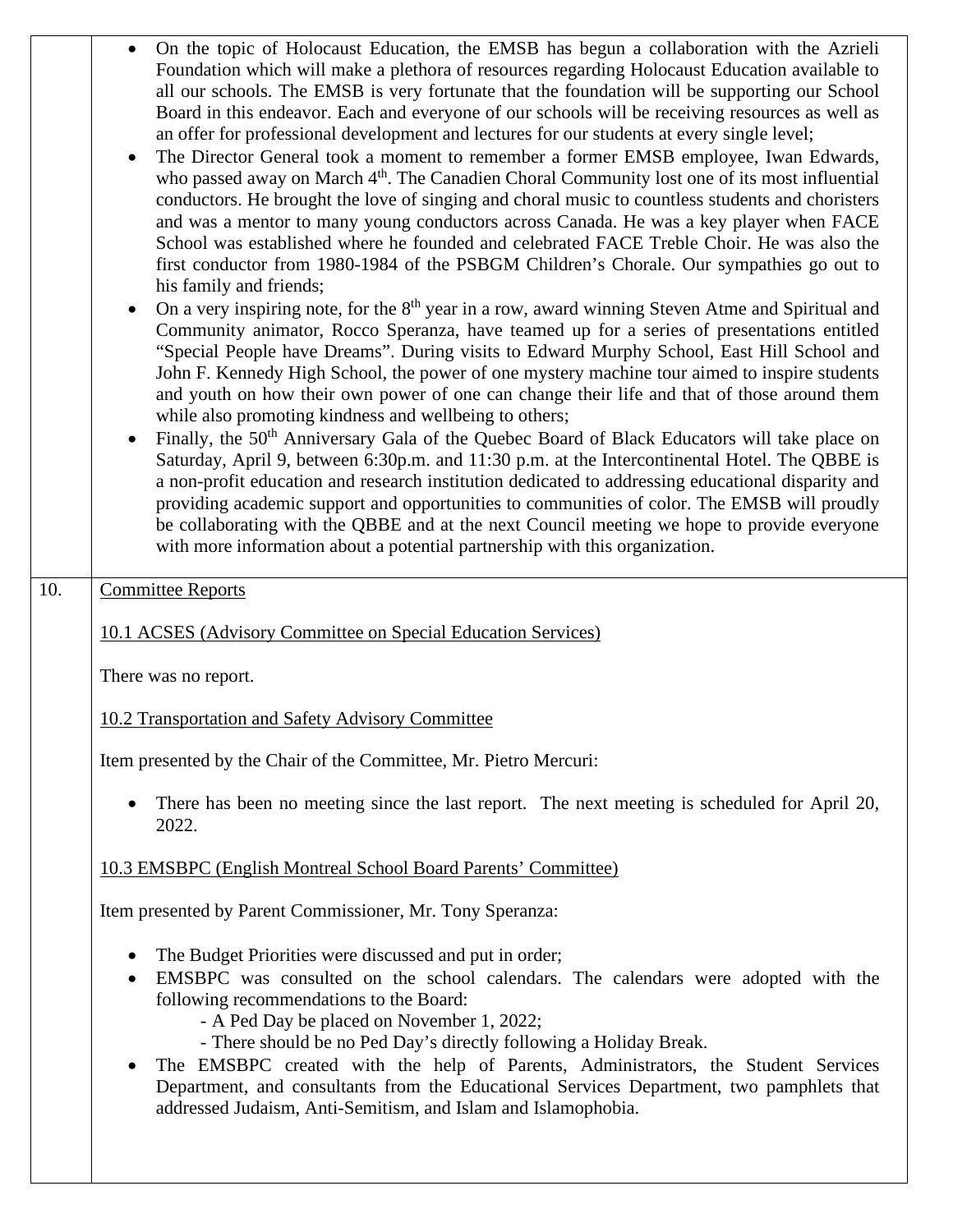Item presented by Parent Commissioner, Ms. Maria Corsi:

- The EMSBPC reported on the focus group on Enrollment Subcommittee, where Mike Cohen attended as a guest. The topic of parent involvement in school marketing activities was discussed. Smaller schools have suffered during the pandemic mainly because parent involvement in the schools has been significantly curtailed and open houses were held virtually. There is also considerable variation in marketing approaches and open houses from school to school across the Board. It was recommended that a marketing guide be developed to help Governing Boards and Principals better showcase their schools. The Committee emphasizes the role parents can play in marketing their schools and there will be more specific recommendations forthcoming, to schools who have seen a drop in enrollment;
- The Youth Sector Network Subcommittee held a meeting where two topics were discussed;
	- Firstly, on the topic of Students Mental Health, it was noted that the lack of after school activities and sports has raised concerns about an increase in bullying, drug use, kids hanging out with the wrong crowds and general lack of motivation and school spirit. It was recommended that the EMSBPC discussed periodically on this issue in order to make appropriate recommendations to EMSB Administrators, for resources and workshops targeted to improving mental health. It was also recommended that all schools should have a PPO (Parent Volunteers) to help foster a sense of community and belonging for students;
	- Secondly, on the topic of Principal selection, it was recommended that a Sector Director be invited to the next meeting to explain the Principal selection process. It was also recommended that the PC delegates receive annual guidance on the developing the Principal selection criteria.

Item presented by Parent Commissioner, Mr. Daniel Tatone:

• An update on the Parent Conference was given. The conference will be virtual and will be taking place on May  $29<sup>th</sup>$ . The keynote address will be focused on mental health and the same platform as last year will be used.

### 10.4 Governance and Ethics Committee

Item presented by the Chair of the Committee, Mr. Julien Feldman:

• There has been no meeting since the last report. The next meeting is scheduled for March 30, 2022.

# 10.5 Audit Committee

Item presented by the Chair of the Committee, Mr. James Kromida:

• The Committee only received one bid which is the firm that is currently mandated as the EMSB external auditors. It was reviewed and discussed at length whether the Committee should go out for bids again. It was decided that because there are few qualified firms and because of the costs involved and experience required that the current firm Raymond Chabot Grant Thornton remain. The Committee is content with their work and expertise.

# 10.6 Human Resources Committee

Item presented by the Chair of the Committee, Mr. Mario Bentrovato:

• The preliminary staffing plan was presented;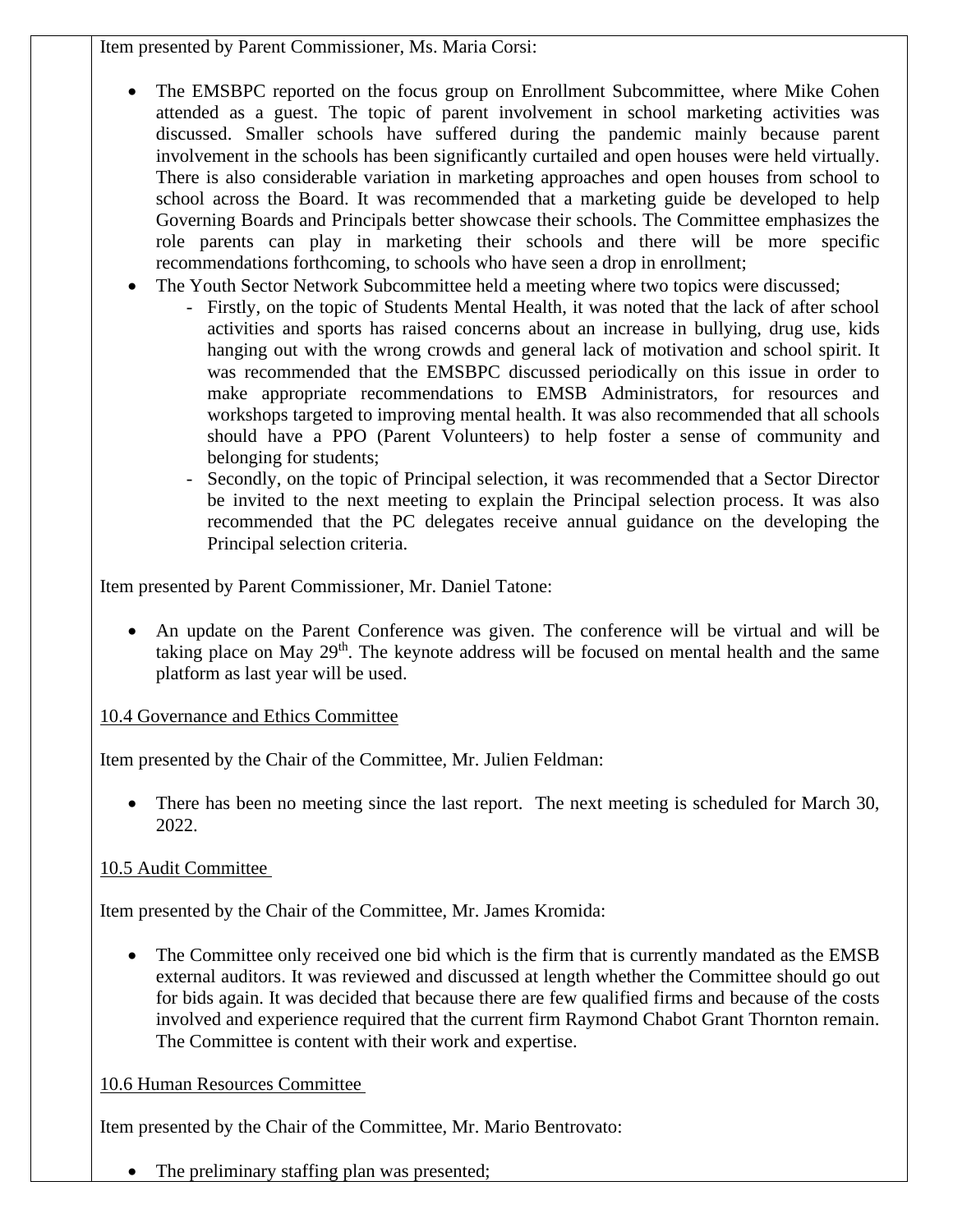- There will be an extended HR Committee meeting on April  $4<sup>th</sup>$  where the staffing plan will be reviewed;
- The DG Objectives were reviewed and will be presented at the next Council meeting for discussion.

10.7 CGTSIM (Comité de gestion de la taxe scolaire de l'île de Montréal)

Item presented by the Vice-Chair, Mr. Agostino Cannavino, Alternate Member on the Committee:

There has been no meeting since the last report. The next meeting is scheduled for April 7, 2022.

### 10.8 EMSAC (English Montreal Student Advisory Committee)

Item presented by the Observer, Mr. Jamie Fabian:

- The Budget Building Process was discussed. EMSAC continued to review the budget priorities documents and listed all the things they would like to be considered. They believe that the budget should be based on the 4 guiding principles of the EMSB:
	- Favoring practices that promote environmental stability, even when it entails additional costs;
	- Employing 21<sup>st</sup> century teaching methods to increase training offered to teachers to assure the quality of education;
	- Improving per capita allocation and enrollment multiples for students;
	- Increasing efficiencies.
- A brief update on Climate Change;
- Violence in our schools with all the recent developments going on;
- The rule of schools for humanitarian efforts in Ukraine was discussed;
- Mr. Fabian presented the idea of a Student Commissioner to EMSAC students and how they would feel about the idea of Commissioners at the Board level.

### 10.9 QESBA (Quebec English School Boards Association)

Item presented by the Chair, Mr. Joe Ortona, Member on the QESBA:

- The Culture and Education Committee is currently studying Bill 96 clause by clause. There seems to be no movement on possible amendments to the temporary stays in Quebec;
- The Government has maintained the cap on English Cegep enrollment, but they have so far voted down applying Bill 101 to Cegeps;
- No news yet on the decision of Bill 40;
- QESBA usually has its annual Spring conference but due to the pandemic, it hasn't taken place since 2019. However, there will be online Professional Development sessions on the days where the Spring conference would normally take place, May 27<sup>th</sup> and 28<sup>th</sup>;
- The Professional Development Committee will be presenting a timeline and a draft program to the Board of Directors.

| 11. | <b>Commissioners' Report</b>                                                                                                                                                                                                                                                               |
|-----|--------------------------------------------------------------------------------------------------------------------------------------------------------------------------------------------------------------------------------------------------------------------------------------------|
|     | Item presented by Commissioner, Mr. Mario Pietrangelo:                                                                                                                                                                                                                                     |
|     | Mr. Pietrangelo was pleased to report the successful launch of the Peer Leadership Mentoring<br>Project in Ward 8. This project is the collaboration of all youth sector schools in Saint-Leonard,<br>including Laurier MacDonald High School, Honoré Mercier Elementary School, Pierre de |
|     | Coubertin Elementary School, and Dante Elementary School, where senior LMAC volleyball<br>players brought an after school volleyball program for Grade 5 and 6;                                                                                                                            |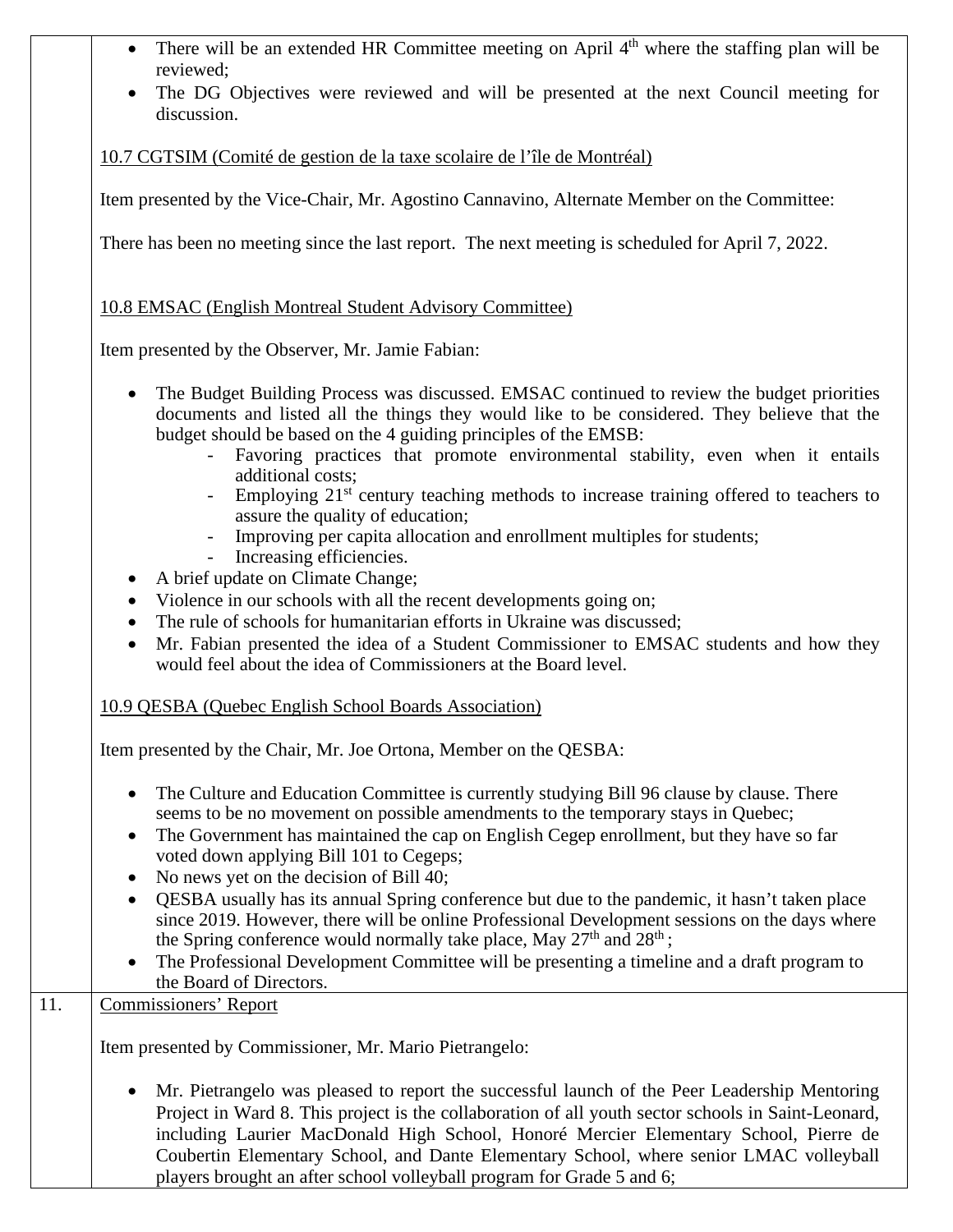• The said program focuses on skills, development, sportsmanship, and fair play while giving the LMAC seniors an opportunity to obtain credits toward there Community Service requirements. The program officially launched just after Spring Break and boast a participation rate of about 200 students across the four schools. Mr. Pietrangelo thanked the Principals, Vice-Principals, along with the LMAC Athletic Director, the Athletic teachers for their support and for making this collaboration a huge success.

Item presented by Commissioner, Mr. Joseph Lalla:

- St Monica Elementary School adopted Kindness as the school theme for 2021-22. Students and staff alike are encouraged to show kindness each day and be role-models for others. A schoolwide initiative that is complemented by activities to illustrate the theme in practice;
- One member of the staff decided to launch the "string of kindness". A set of bulbs that have sentence starters for acts of kindness. Each student can draw a picture and write how they were kind. Once filled out by each class the bulbs line the two stairwells as a reminder of ways to act kind towards one another;
- The kindness campaign also celebrated Pink Shirt Day, our Anti-bullying Day. One of St. Monica's community partnerships is with Montreal Collective Community Services and their involvement with St Monica has proven to be an asset in promoting positive socialization, kindness, and inclusivity. They offered to share their anti-bullying videos with the students, a tool that complemented the teacher's classroom activities;
- It was recently announced that Devon Packer, a Secondary 5 student at Royal Vale High School is the winner of the Commonwealth International Award 2022. Devon a 16-year-old pianist who has been studying piano at the McGill Conservatory of Music since the age of 5. His first major performance was at the age of 7 when he debuted as a soloist with the Orchestra Symphonique de l'Isle playing Haydn's "Divertimento in C Major". He has appeared at multiple venues in Canada, Europe, and the United States, including New York's prestigious Carnegie Hall;
- Devon is also an accomplished arranger and composer. He had his first composition, "The Fantastical World of Camelot", published in 2015 when he was 10 years old. Since then, he has participated in the Purcell School's Online Composition Academy which offers training to young people all over the world. He has written for numerous ensembles, including the Dionysus Ensemble. In 2021 alone, he was shortlisted for two international composition competitions, being the only finalist to represent Canada in both. In May 2021, he won the Young Adjudicator's Award in the Commonwealth International Composition Award for his composition "Oceania". Also in 2021, he received a special commendation in the Commonwealth International Composition Award Grand Final.
- 12. Awarding of Contract and Appointment of External Auditors

**WHEREAS** pursuant to Section 284 of the Education Act, School Boards are required to appoint their external auditors on an annual basis;

**WHEREAS** the English Montreal School Board (EMSB) proceeded with a public call for tender in February 2022 for Professional External Auditing Services, for a three (3) year period plus two (2) optional renewals of up one (1) year each, for a maximum total of five (5) years;

**WHEREAS** only one (1) firm submitted a bid;

**WHEREAS** the Selection Committee met on March 8, 2022 and completed a qualitative analysis of the firm that submitted a bid;

**WHEREAS** the Selection Committee recommended that the contract be awarded to this bidder who conformed to the tender documents;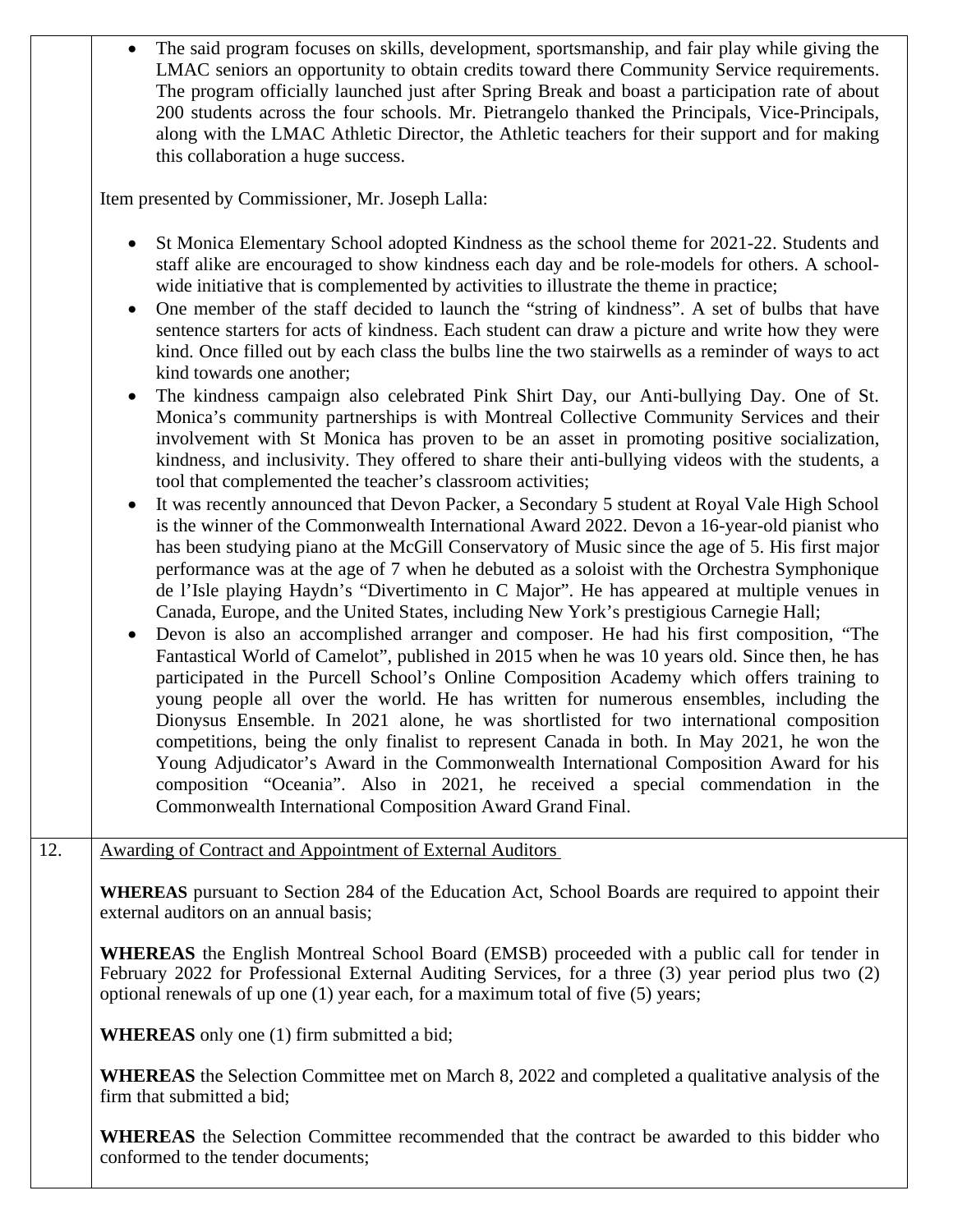|     | IT WAS MOVED BY MR. TONY SPERANZA AND MR. JAMES KROMIDA AND<br>UNANIMOUSLY RESOLVED, AS RECOMMENDED BY THE AUDIT COMMITTEE, THAT:                                                                                                                                                                                                                                                                                                                                                              |
|-----|------------------------------------------------------------------------------------------------------------------------------------------------------------------------------------------------------------------------------------------------------------------------------------------------------------------------------------------------------------------------------------------------------------------------------------------------------------------------------------------------|
|     | a) the contract for external auditing services for the three (3) year period of fiscal years 2021-<br>2022, 2022-2023, and 2023-2024, be awarded to Raymond Chabot Grant Thornton for a<br>maximum amount of \$301,000 before taxes (\$346,075 with taxes);                                                                                                                                                                                                                                    |
|     | b) the contract for external auditing services is with two (2) years of renewal options of one<br>year each, at the discretion of the EMSB, for the fiscal years 2024-2025 and 2025-2026, be<br>awarded to Raymond Chabot Grant Thornton for a total maximum amount including the<br>options of \$534,000 before taxes (\$613,967 with taxes);                                                                                                                                                 |
|     | c) the firm of Raymond Chabot Grant Thornton be appointed auditors for the five (5) fiscal<br>years 2021-2022, 2022-2023, 2023-2024, 2024-2025, and 2025-2026.                                                                                                                                                                                                                                                                                                                                 |
|     | Vote: 13-0-1, (Mr. Mario Bentrovato abstained) Adopted<br>Resolution #22-03-23-12                                                                                                                                                                                                                                                                                                                                                                                                              |
| 13. | Draft Calendars (Teachers) for the Youth, Adult and Vocational Sectors for 2022-2023 – Following<br>Consultation                                                                                                                                                                                                                                                                                                                                                                               |
|     | WHEREAS the Human Resources Department has drafted the calendars (Teachers) for the Youth, Adult<br>and Vocational Sectors for 2022-2023;                                                                                                                                                                                                                                                                                                                                                      |
|     | <b>WHEREAS</b> the calendars (Teachers) for the Youth, Adult and Vocational Sectors for 2022-2023 were<br>sent out for the purposes of official consultation, following approval by the Council of Commissioners, to<br>the following groups: - English Montreal School Board Parents Committee (EMSBPC); Central<br>Management Advisory Committee - Resource Allocation Committee (CMAC-RAC); Association of<br>Montreal School Administrators (AMSA); - Montréal Teachers Association (MTA); |
|     | <b>WHEREAS</b> the proposed calendar (Teachers) for the Youth Sector for 2022-2023 was modified, as a<br>result of the consultation, to reflect a change in the proposed placement of pedagogical days for teachers;                                                                                                                                                                                                                                                                           |
|     | WHEREAS the groups previously consulted - English Montreal School Board Parents Committee<br>(EMSBPC); Central Management Advisory Committee - Resource Allocation Committee (CMAC-RAC);<br>Association of Montreal School Administrators (AMSA); - Montréal Teachers Association (MTA) have<br>been informed of the revised calendar (Teachers) for the Youth Sector for 2022-2023;                                                                                                           |
|     | IT WAS MOVED BY MR. TONY SPERANZA AND UNANIMOUSLY RESOLVED THAT the revised<br>calendars (Teachers) for the Youth, Adult and Vocational sectors for 2022-2023 be approved.                                                                                                                                                                                                                                                                                                                     |
|     | Vote: 13-0-1, (Mr. Joseph Lalla abstained) Adopted<br>Resolution #22-03-23-13                                                                                                                                                                                                                                                                                                                                                                                                                  |
| 14. | Establishment of Before and After School Enriched (BASE) Daycare Program - Willingdon Elementary<br>School                                                                                                                                                                                                                                                                                                                                                                                     |
|     | <b>WHEREAS</b> the Willingdon Elementary School Governing Board has requested the establishment of a<br>Ministère de l'Éducation du Québec (MEQ) funded daycare program;                                                                                                                                                                                                                                                                                                                       |
|     | <b>WHEREAS</b> the said Governing Board adopted a resolution on January 25, 2022, that the EMSB offer<br>the Before and After School Enriched (BASE) Daycare Program at Willingdon Elementary School;                                                                                                                                                                                                                                                                                          |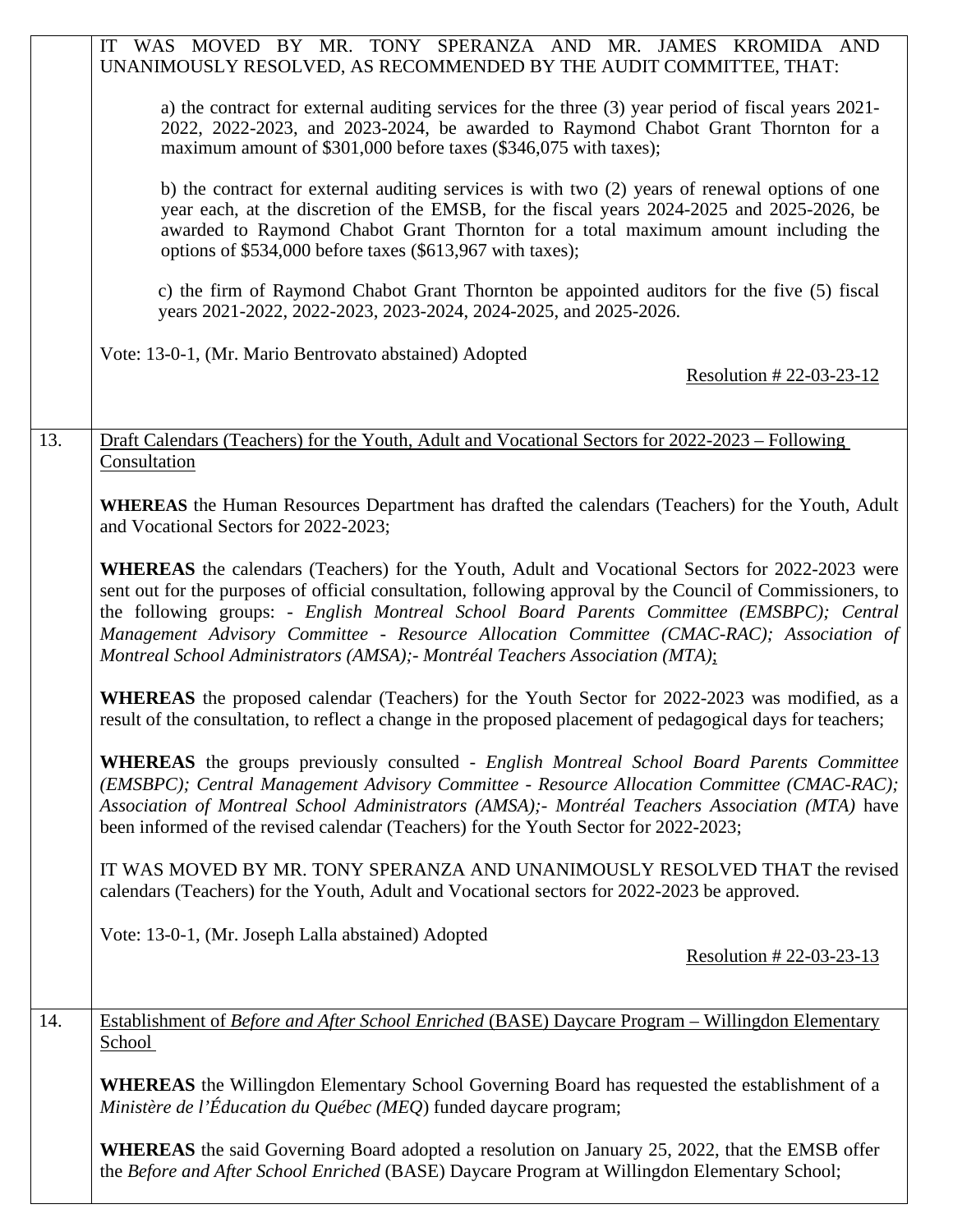|     | <b>WHEREAS</b> section 256 of the <i>Education Act</i> states that "at the request of the governing board of a<br>school, a school board must provide childcare for preschool and elementary school students, in the<br>manner agreed with the governing board, on the school premises or, if the school does not have suitable<br>premises, on other premises"; |
|-----|------------------------------------------------------------------------------------------------------------------------------------------------------------------------------------------------------------------------------------------------------------------------------------------------------------------------------------------------------------------|
|     | <b>WHEREAS</b> the EMSB Administration supports the request from the Willingdon Elementary School<br>Governing Board;                                                                                                                                                                                                                                            |
|     | WHEREAS a BASE Daycare Program will be in operation at Willingdon Elementary School for the<br>2022-2023 school year effective August 2022;                                                                                                                                                                                                                      |
|     | IT WAS MOVED BY MR. JOSEPH LALLA AND UNANIMOUSLY RESOLVED THAT the Council<br>approve the MEQ funded BASE Daycare Program at Willingdon Elementary School in accordance with<br>the policies of the Board, the Education Act and the budgetary rules of the MEQ;                                                                                                 |
|     | IT WAS FURTHER RESOLVED THAT a copy of the present Resolution be sent to Willingdon<br><b>Elementary School Governing Board;</b>                                                                                                                                                                                                                                 |
|     | IT WAS STILL FURTHER RESOLVED THAT a copy of the present Resolution be sent to the MEQ.                                                                                                                                                                                                                                                                          |
|     | Vote: 14-0-0, Adopted<br>Resolution # 22-03-23-14                                                                                                                                                                                                                                                                                                                |
| 15. | New School for Students with Special Needs in the Former St. Dorothy Building                                                                                                                                                                                                                                                                                    |
|     | <b>WHEREAS</b> the needs of our growing population of students with special needs within the English<br>Montreal School Board (EMSB) have increased over the last several years;                                                                                                                                                                                 |
|     | <b>WHEREAS</b> in the last five years, the EMSB has opened numerous self-contained groups, which<br>include SEEDS, WINGS, Early Stimulation, Roots and Welcoming classes, in order to address the<br>specific needs of students;                                                                                                                                 |
|     | WHEREAS the Administration of the EMSB is proposing to open a new school, with its own deed of<br>establishment, in the building of the former St. Dorothy School to address the needs of our population<br>of students with special needs;                                                                                                                      |
|     | <b>WHEREAS</b> the Administration of the EMSB believes that this endeavor would set the standard for the<br>future of special needs education at the EMSB by consolidating our resources in one building and<br>creating a center of expertise;                                                                                                                  |
|     | <b>WHEREAS</b> the new school would allow professionals with specializations to assist all schools in the<br>implementation of best practices for special needs instruction as well as provide direct intervention,<br>guidance, professional development, and the sharing of material;                                                                          |
|     | <b>WHEREAS</b> such an endeavor would ensure the long-term vitality of the EMSB Community by<br>providing high-level services to students who would otherwise be refered to specialized schools not<br>belonging to the EMSB;                                                                                                                                    |
|     | WHEREAS on February 1st, 2022, the Long-Range Planning Committee recommended that the<br>Administration of the EMSB present the project to the Council of Commissioners;                                                                                                                                                                                         |
|     | <b>WHEREAS</b> on February 21st the Administration of the EMSB presented the project to the Council of<br>Commissioners for consideration to move forward with its development;                                                                                                                                                                                  |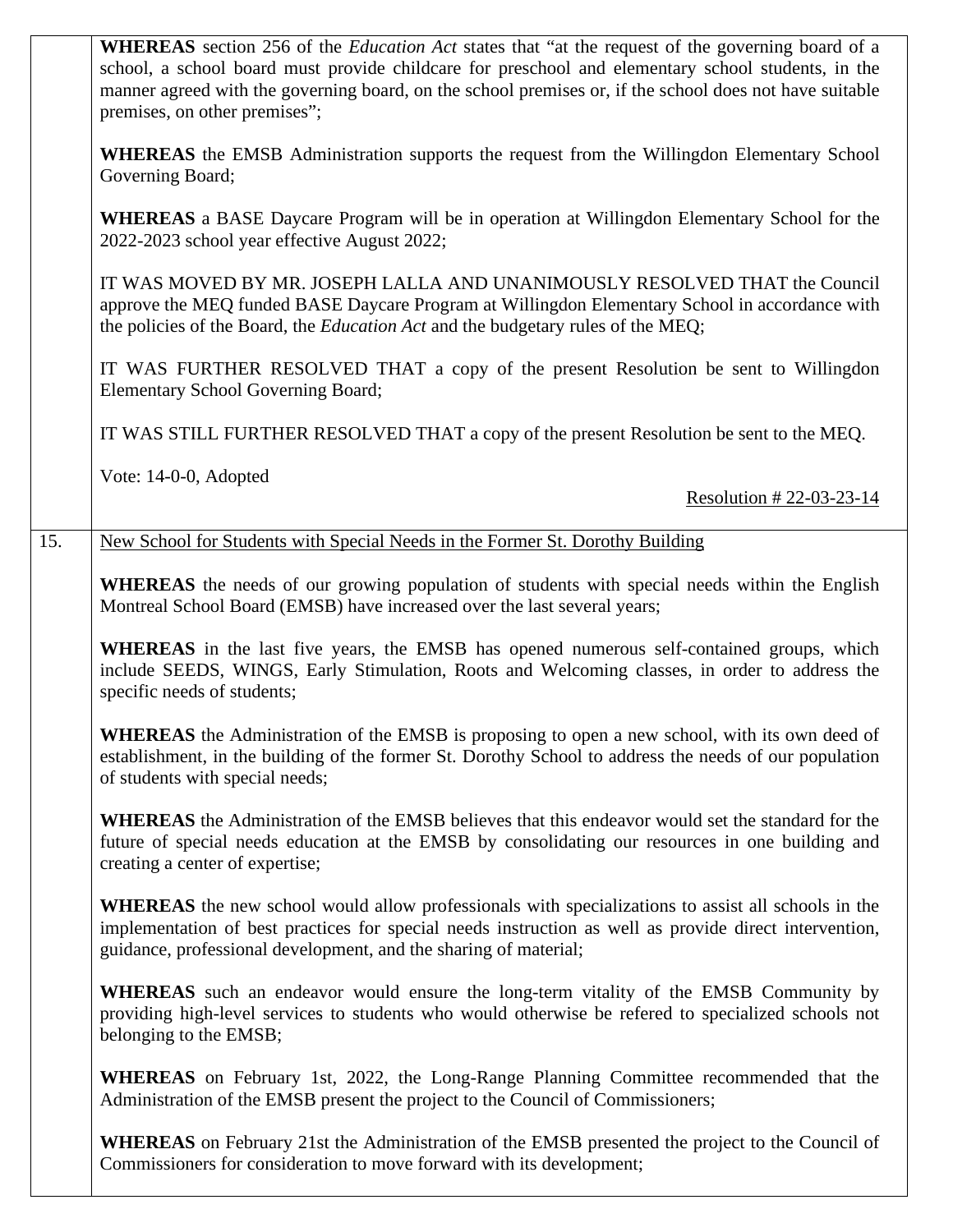|     | <b>WHEREAS</b> the Centre de services scolaire de Montréal (CSSDM) is currently occupying the building<br>of the former St. Dorothy School;                                                                                                                                                        |
|-----|----------------------------------------------------------------------------------------------------------------------------------------------------------------------------------------------------------------------------------------------------------------------------------------------------|
|     | IT WAS MOVED BY MR. AGOSTINO CANNAVINO AND UNANIMOUSLY RESOLVED THAT<br>the Administration of the EMSB and the Long-Range Planning Committee continue to explore the<br>possibility of opening a new school in the former St. Dorothy Building for the 2024-2025 school year;                      |
|     | IT WAS FURTHER RESOLVED THAT discussions with the Long-Range Planning Committee,<br>affected Administrators and other employee groups continue to take place in the coming months for<br>feedback and recommendations in order to ensure the success of the project;                               |
|     | IT WAS STILL FURTHER RESOLVED THAT the Director General of the EMSB will inform the<br>CSSDM of the possibility of opening a new school in the former St. Dorothy Building and that the lease<br>would end at the end of June 2023 in order to prepare the building for the 2024-2025 school year. |
|     | Vote: 14-0-0, Adopted                                                                                                                                                                                                                                                                              |
|     | Resolution #22-03-23-15                                                                                                                                                                                                                                                                            |
| 16. | <b>Ukrainian Refugees</b>                                                                                                                                                                                                                                                                          |
|     | WHEREAS the Government of Québec has announced that Québec will welcome Ukrainian Refugees<br>"with open arms";                                                                                                                                                                                    |
|     | <b>WHEREAS</b> a number of school service centres have already announced that they are willing to receive<br>refugees from Ukraine;                                                                                                                                                                |
|     | <b>WHEREAS</b> some Ukrainian refugees may have some knowledge of English as a second language;                                                                                                                                                                                                    |
|     | <b>WHEREAS</b> English language school boards in Québec are equipped to take in students and teach both<br>French and English;                                                                                                                                                                     |
|     | <b>WHEREAS</b> the Charter of the French Language has a humanitarian clause allowing for the admission to<br>the English school system under exceptional circumstances;                                                                                                                            |
|     | <b>WHEREAS</b> the Ukrainian refugee crisis is a humanitarian issue;                                                                                                                                                                                                                               |
|     | <b>WHEREAS</b> Québec's English school boards are willing and able to help in assisting in the education of<br>Ukrainian refugees in Québec;                                                                                                                                                       |
|     | IT WAS MOVED BY MR. PIETRO MERCURI AND UNANIMOUSLY RESOLVED THAT the<br>English Montreal School Board hereby indicates to the competent governmental authorities that it is<br>willing to accept Ukrainian refugees into our schools effective immediately on humanitarian grounds.                |
|     | Vote: 14-0-0, Adopted                                                                                                                                                                                                                                                                              |
|     | Resolution # 22-03-23-16                                                                                                                                                                                                                                                                           |
| 17. | Resolution in Support of the Dawson College Real Estate Project                                                                                                                                                                                                                                    |
|     | WHEREAS Dawson College is an institution of higher learning that is part of the public college network,<br>like the 47 other CEGEPs throughout Québec;                                                                                                                                             |
|     | <b>WHEREAS</b> by virtue of its mission, the College offers education and training to Quebecers who are<br>admitted to it;                                                                                                                                                                         |
|     |                                                                                                                                                                                                                                                                                                    |

 $\mathsf{L}$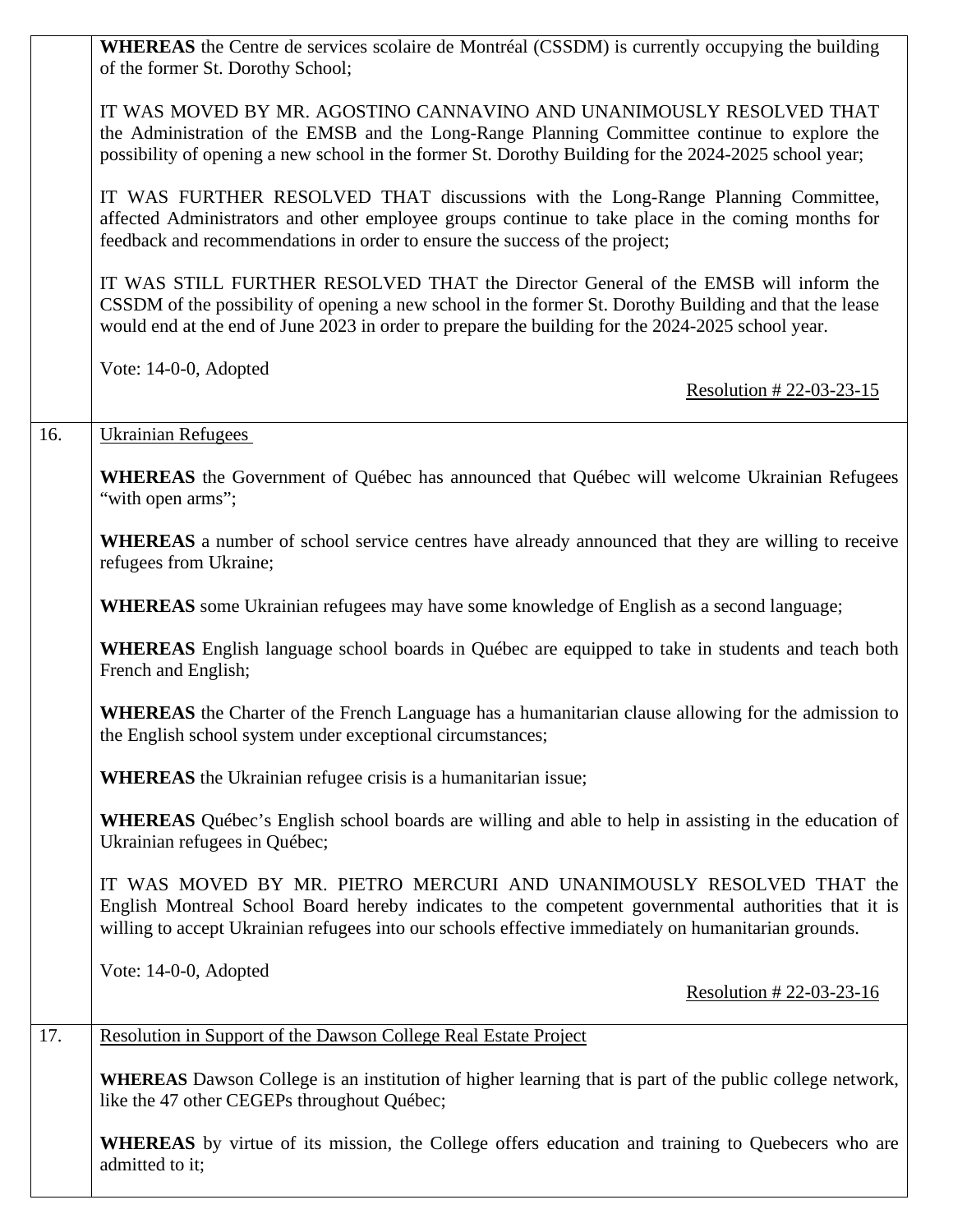**WHEREAS** the college institutions operate according to the standards in force as defined in the CEGEP budgetary regime, both for the activities related to the exercise of their mission and for the infrastructures required to carry out these activities;

**WHEREAS** it has been established, according to the Ministerial norms of space allocation and taking into account the capacity authorized for Dawson College by the Ministère de l'Enseignement supérieur, that Dawson College suffers from a space deficit of more than 11,500 square meters;

**WHEREAS** Dawson College is entitled to fair and equitable treatment in the response to this space problem;

**WHEREAS** the real estate project proposed as a solution by Dawson College, after more than seven years of joint work with the Ministère de l'Enseignement supérieur, has been the subject of a complete opportunity file, according to the rules in force at the Société québécoise des infrastructures (SQI);

**WHEREAS** the opportunity file has resulted in a favorable recommendation for the infrastructure project to be carried out;

**WHEREAS** this Dawson College project was identified as one of the priority projects listed in the Act respecting the acceleration of certain infrastructure projects, adopted by the National Assembly of Québec in December 2020;

**WHEREAS** the decision made public by the Prime Minister of Québec on February 1, 2022 to postpone the realization of this project;

**WHEREAS** the negative impact that this decision will have on the maintenance and development of services offered to the students who currently attend Dawson College and who will attend in the near future;

**WHEREAS** these students, both current and prospective, are entitled to educational services of a nature equivalent in quantity and quality to those offered to students in other Quebec CEGEPs;

**WHEREAS** present day many EMSB students at the primary and secondary levels will be impacted by this decision;

**WHEREAS** abandoning the project serves only to divide Québec society by creating two classes of Quebecers: those entitled to norms set by the government and those who attend schools with instruction in English. We are all Quebecers;

IT WAS MOVED BY MR. JAMIE FABIAN THAT the EMSB Council of Commissioners express their deep concern and disappointment over this deferral by the Québec Government and call upon the Minister of Higher Education to reverse this decision;

IT WAS FURTHER MOVED THAT the EMSB Council of Commissioners support the position of the Dawson College Board of Governors about the importance and necessity that the file be treated in a fair and equitable manner in accordance with the Ministerial standards in force and, consequently, that the Government of Québec maintain the Dawson College project as a project to be carried out in the next Quebec Infrastructure Plan (PQI).

Mr. Joseph Lalla proposed the following amendment:

*IT WAS STILL FURTHER RESOLVED THAT the resolution be forwarded to the Administration of Dawson College, the other Anglophone School Boards of Québec, the Minister of Higher Education and the Premier of Québec.*

Vote on amendment: 14-0-0, Motion Carried